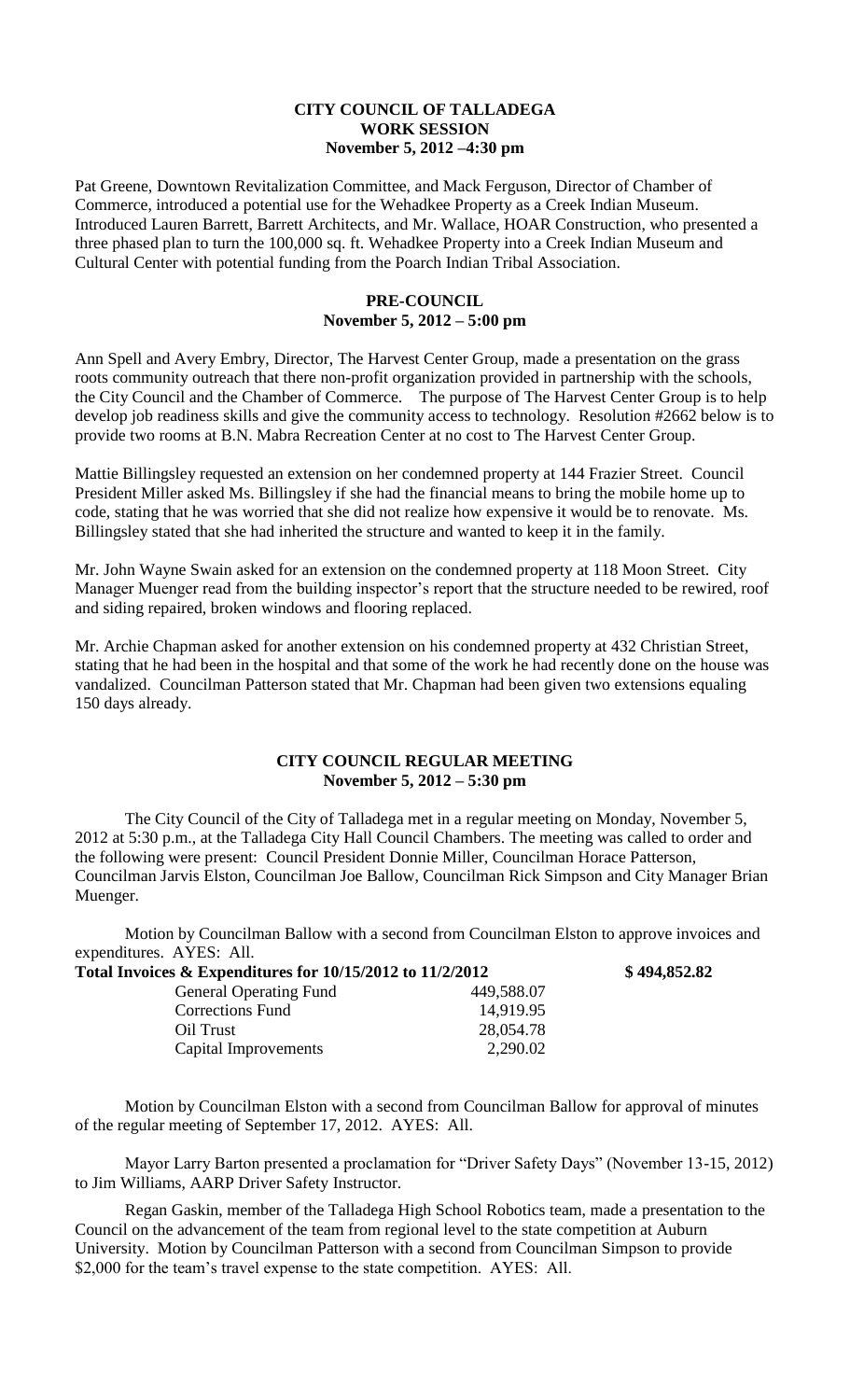Motion by Councilman Patterson with a second from Councilman Simpson to approve a 020 Restaurant Retail Liquor license for Yamato Steak House of Japan at 709 East Battle Street. AYES: All.

**Ordinance #1739** amending the Business License Ordinance #1713 setting the Issue Fee and the Delivery License Fee to the maximum amount allowable by the Code of Alabama.

Motion by Councilman Elston with a second from Councilman Patterson for immediate consideration of Ordinance #1739. Roll Call. AYES: All.

Motion by Councilman Patterson with a second from Councilman Elston for reading of the heading only of Ordinance #1739. Roll Call. AYES: All.

AN ORDINANCE TO AMEND ORDINANCE NO. 1713 AND ANY AMENDMENTS THERETO; TO PROVIDE FOR A BUSINESS LICENSE CODE OF THE CITY OF TALLADEGA, ALABAMA, FOR THE YEAR 2012 AND EACH SUBSEQUENT YEAR THEREAFTER; TO PROVIDE FOR A SCHEDULE OF BUSINESS CLASSIFICATIONS AND BUSINESS LICENSE FEES; AND TO PROVIDE FOR PENALTY FOR VIOLATION OF THE SAME.

Motion by Councilman Simpson with a second from Councilman Ballow to approve Ordinance #1739. Roll Call. AYES: All.

**Resolution #2661** approving an increase in the cost of a grave plot at Oak Hill Cemetery to \$950.00/each. *Tabled until the meeting of December 17, 2012.*

**Resolution #2662** approving a user agreement with The Harvest Center Group, Corporation for two rooms at the B.N. Mabra Recreation Center.

Motion by Councilman Patterson with a second from Councilman Elston for the approval of Resolution #2662. Roll Call. AYES: All.

**Resolution #2663** approving a user agreement with Lisa Williams (Magic City Aquatic League) for use of the Spring Street Recreation Center aquatics facility (indoor pool) for a monthly fee of \$100.

**Resolution #2664** approving a contract with Fleetmatics for an Automatic Vehicle Locator (AVL) for 34 City vehicles at a cost of \$35/each or \$13,923/annually.

**Resolution #2665** approving a contract with Hutto Construction of Pell City for demolition of three condemned structures for a total cost of \$9,475.

**Resolution #2666** approving the Talladega Municipal Airport Board application for airport improvement project funds from the Alabama Department of Transportation.

Motion by Councilman Patterson with a second from Councilman Ballow for approval of Resolutions #2663 to #2666. Roll Call. AYES: All.

Motion by Councilman Simpson with a second by Councilman Elston to approve invoices and expenditures for the Water Department. AYES: All.

| Water Department Expenditures for 10/18/2012 to 11/1/2012 |              | \$299,176.93 |
|-----------------------------------------------------------|--------------|--------------|
| <b>Operations Fund</b>                                    | 206, 297. 76 |              |
| Revenue Fund                                              | 92,879.17    |              |

**Resolution #2667** approval of contract with Griner Drilling Services for replacement of pump and motor at the Taylor's Mill Raw Water Pumping Station for a total cost of \$58,039.

**Resolution #2668** approval of contract with Industrial Chemical for purchase of Zinc Orthophosphate for a 90-day test period for a total cost of \$8,726

**Resolution #2669** closing of Mump Creek Reservoir for recreation purposes and refunding of any outstanding fishing or recreational permits.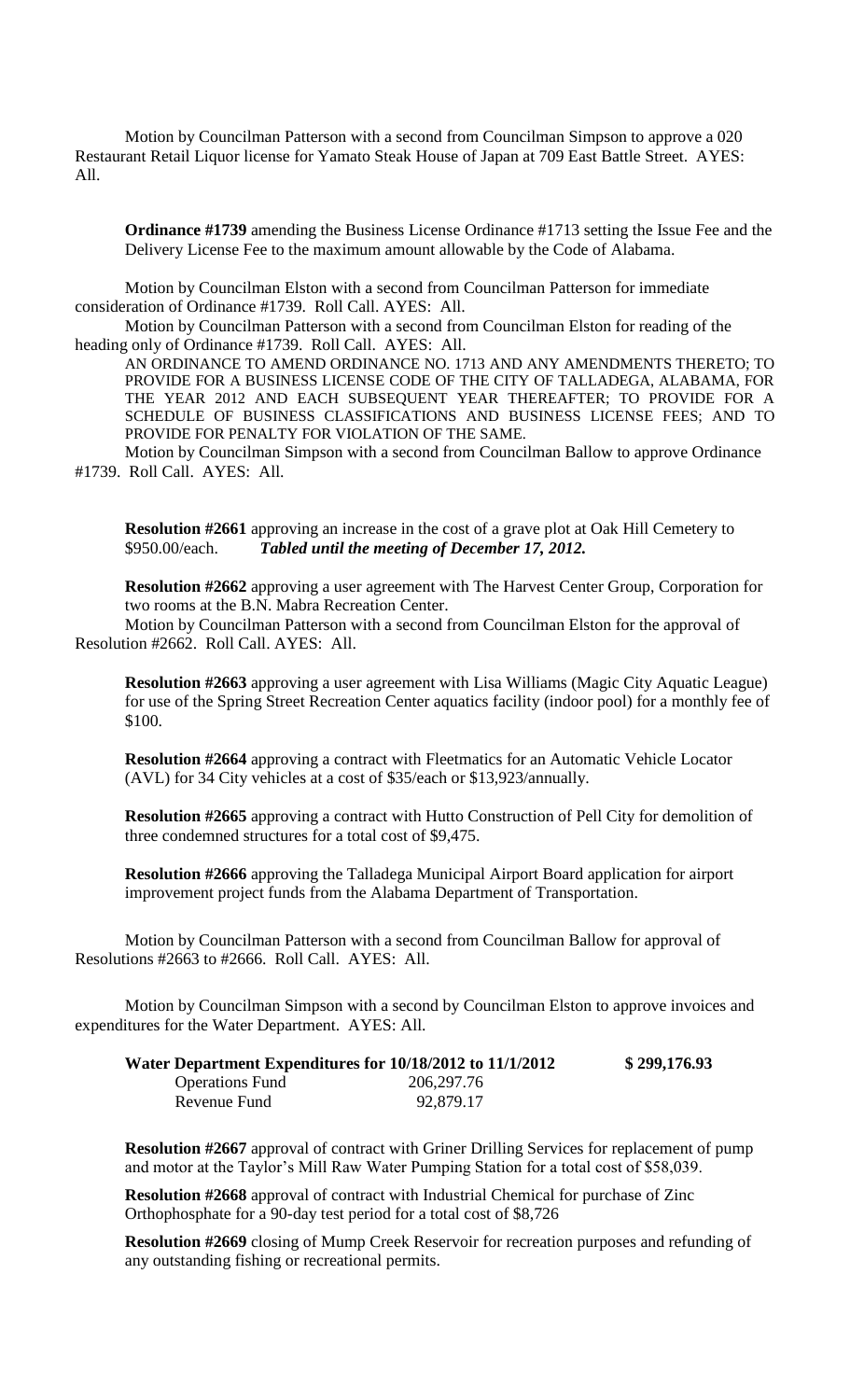Motion by Councilman Elston with a second from Councilman Patterson to approve Resolutions #2667 to #2669. Roll Call. AYES: All.

Chuck Thomerson, Director of Water and Environmental Services Department, presented the Council with an update report on the Forest Hills and surrounding area water issues. Mr. Thomerson stated that they had made contact with all residents from the petition and provided water provisions to 36 of the 71 homes in the Forest Hills subdivision. The Department had received approval from ADEM to implement the 90-day study of the zinc orthophosphate use. The Department has also established a site specific hydrant flushing program on Tuesdays and Fridays to aid in lowering the turbidity and increasing the chlorine residual through the subdivision. Mr. Thomerson also laid out 30-day and 60 day response plans.